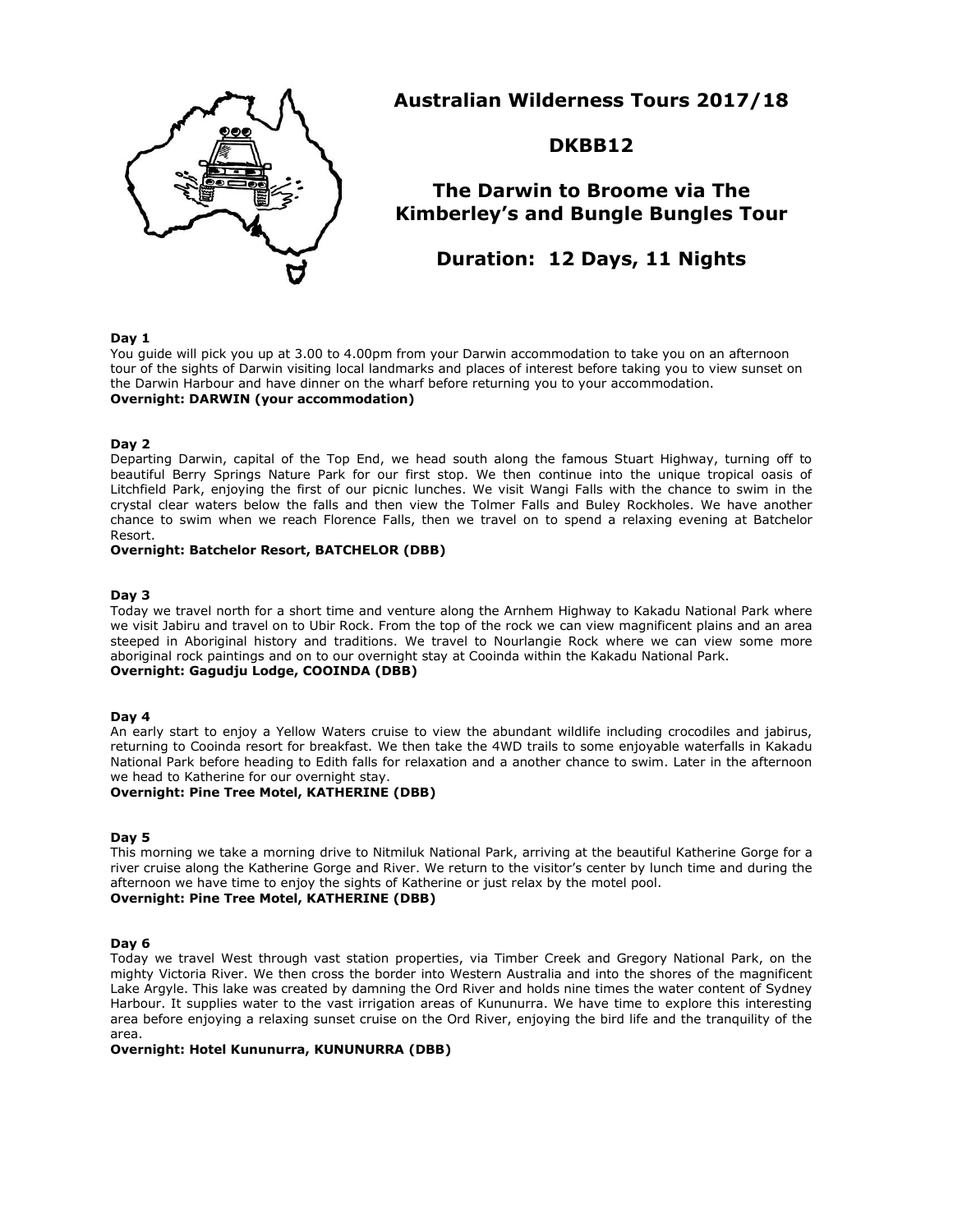## **Day 7**

We depart Kununurra, traveling amongst the boab trees and heading for the infamous Gibb River Road, visiting Emma Gorge to settle in and then travel to Zebeddi Springs for some relaxation in the heated rock pool before lunch. We then explore the cattle station of El Questro on the Pentecost River before returning to Emma Gorge Resort for our overnight stay.

## **Overnight: El Questro Station, EL QUESTRO (DBB)**

## **Day 8**

Leaving El Questro we head for Turkey Creek for a short break before adventuring into the Hidden south eastern corner of the Kimberleys Region and seen only by a few locals until discovered by a television crew in 1982, is the Bungle Bungle Range. This range has magnificent sandstone domes and has become a National Park. We enjoy a real 4WD adventure to discover this special area, spending the next night at a fully equipped camp on the edge of the Bungle Bungle Range. We visit Echidna Chasm, which reveals a hidden valley of beautiful ferns and palms and we also explore the depths of the cathedral and Piccaninny Ranges. **Overnight: Permanent camp, Bellburn, BUNGLE BUNGLES (DBB)**

#### **Day 9**

After enjoying a night in the real outback of Australia we take a short drive to the Helicopter pad were you may wish to take a optional flight over the Bungle Bungle Range then we head out to Cathedral Gorge for a walk for closer sightseeing of the honeycomb formations. After a picnic lunch we head out through the rugged ranges to Halls Creek.

## **Overnight: Kimberley Comfort Inn, HALLS CREEK (DBBL)**

#### **Day 10**

We leave Halls Creek - Western Australia's first mining town- on to the Fitzroy River, enjoying a late afternoon visit and cruise to beautiful Geikie Gorge. This is an area noted for its magnificent reflections. We then travel on to our overnight stop at Fitzroy River Lodge.

**Overnight: Fitzroy River Lodge, FITZROY CROSSING (DBB)**

#### **Day 11**

Leaving the Highway, we follow a back track through the rugged Kimberleys to visit Tunnel Creek Gorge, where nature has carved a 750 meter tunnel through the mountain. Using torches, we discover the remarkable geological feature following the creek through the mountain. After a picnic lunch, we go exploring Winjana Gorge and travel through the Napier Range, once an ancient fossil reef, and join the Gibb River Road to wind our way through the ranges to spend a night at Derby on the Coast.

# **Overnight: King Sound Resort, DERBY (DBB)**

#### **Day 12**

Derby is situated on King Sound, famous for its Barramundi fishing where a massive rise and fall of tide of up to 11.8 meters can be seen. Today we visit the old Boab Tree, once used as a prison, and the world's longest cattle trough near the start of the Gibb River Road. We then travel into the heart of the wild Kimberley cattle country. We shall take you to your selected accommodation in Broome, once the pearling capital of the world and now a thriving meat industry town. This afternoon, you can visit many highlights and see some spectacular coastline including the wide sandy Cable Beach for a swim. You should also enjoy sunset at Cable Beach as the camel's silhouette our picture over the Indian Ocean.